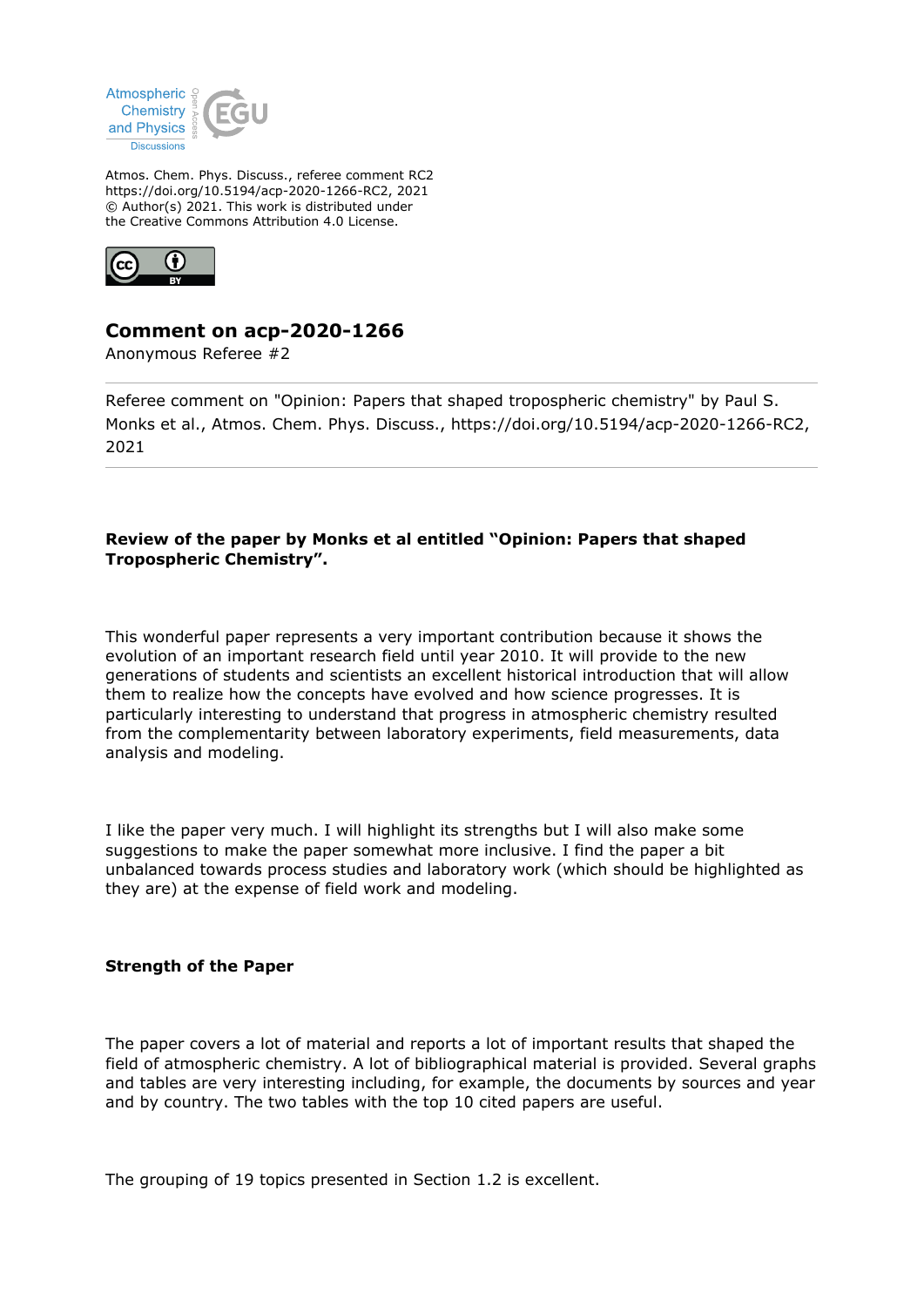The discussion about how the papers were selected and the limitations to this approach is very good. It shows that the methodology does not provide an absolute standard and that work not included in this list can also be excellent.

The paper is well written and easy to read. I am sure that people starting their career will like to read the document.

#### **Suggestions.**

As I said above, I find the paperto be a bit unbalanced towards fundamental processes at the expense of more global and regional investigations. This could be easily addressed by adding some references to a few important observational and modeling accomplishments. Sometimes, big advances related, for example, to filed campaigns are not presented as a single paper, but are dispersed in several papers, and so none of them has a highest citation rate. For example, a major accomplishment before 2010 has been the organization of several airborne campaigns. Not only the ER-2 measurements of the ClO/O3 reactions have been key for the ozone hole question, but also the numerous airborne field campaigns in the 1980's and 1990's (many NASA field campaigns) that have provided insight on global tropospheric chemistry, and in particular on questions related to the oxidation capacity of the atmosphere.

A lot has been learned from field campaigns (such as PEM, Trace P, ACE, and several others) and so perhaps, the authors could mention large projects that have provided fundamental understanding of the functioning of the atmosphere at the global and regional scales. Other topics that illustrate major advances:

Field campaigns to assess NOx produced by lightning and the importance of thunderstorms

Production of methane by rice paddies, particularly in Asia

Monitoring of methane and carbon monoxide by international networks

Systematic observations of ozone and CO from commercial aircraft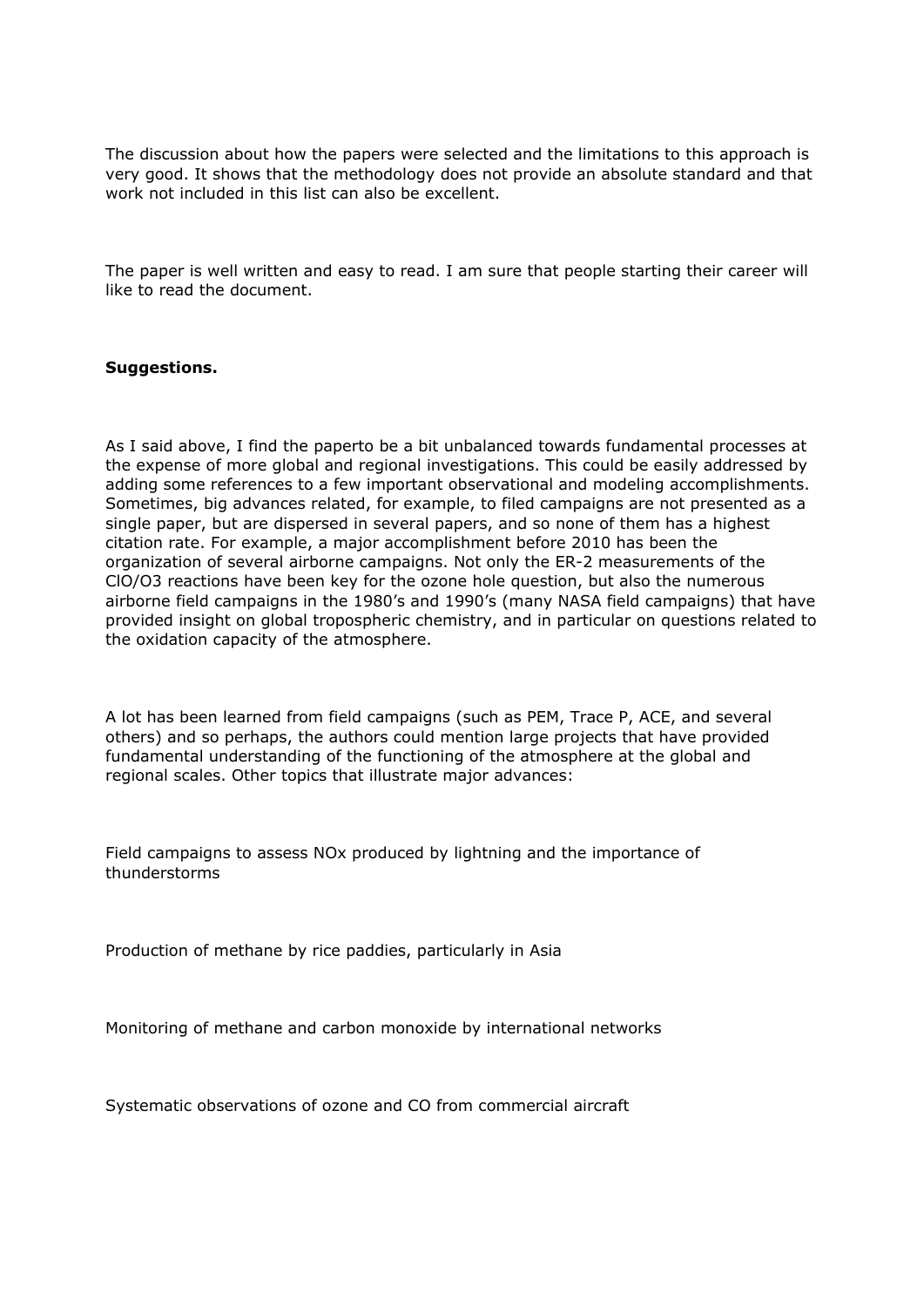Perhaps a bit more should be said about space observations. Much progress has been done before year 2010. The measurement of CO from the Space Shuttle gave a first global view of the distribution of this species and highlighted the role of biomass burning, particularly in the tropics. Beside GOME, and SCIAMACHY, one should perhaps refer to other important satellites and instruments such as OMI, MOPITT, MODIS, TES, etc. since they provided again a global view that was very useful to understand global budgets and the role of transport.

Finally, the Section on modeling is a bit weak. Models have been key for the interpretating observations, analyzing the role of chemical processes and projecting future changes in the atmospheric composition. The first relatively detailed 3-D model of the troposphere (although a bit intermediate) were developed in Mainz (MONGUNTIA), in Brussels (IMAGES) and at Livermore (GRANTOUR). They were followed by major efforts to develop really comprehensive chemical transport models (GeosChem at Harvard, MOZART at NCAR, Uni. Of Oslo model, and MESSY in Mainz, CHASER in Japan, etc.

For stratospheric work, which is also mentioned in the paper, 2-D models such as the model of Garcia and Solomon have been a key tool to implement the fundamental concepts of the stratospheric residual circulation (and related meridional transport) resulting from planetary wave breaking presented by Holton and McIntyre, and to assess how the residual circulation could explain the meridional transport of ozone and other tracers in the middle atmosphere. Several 3-D stratospheric models were also developed for the stratosphere. One of the first ones was developed at MIT by Cunnold, Aleya and Prinn and at GFDL by Mahlman. Some more advanced models include WACCM developed at NCAR

Nothing is said about the first attempts to develop inverse modeling techniques and chemical data assimilation methodologies, which were initiated in the late 1990s.

*I do not want to provide a "list of what is missing" since the goal of the paper is to highlight bthe most cited papers, but I am making some general points that perhaps would be welcome, and I am not asking to the authors to necessarily including all of them in the text. These are just constructive suggestions.*

#### **Some minor remarks on the text**

Around line 109: How many responses were provided in response your solicitation of the scientific community?

Line 320; Can you add a reference and perhaps an estimate of the uncertainty about the